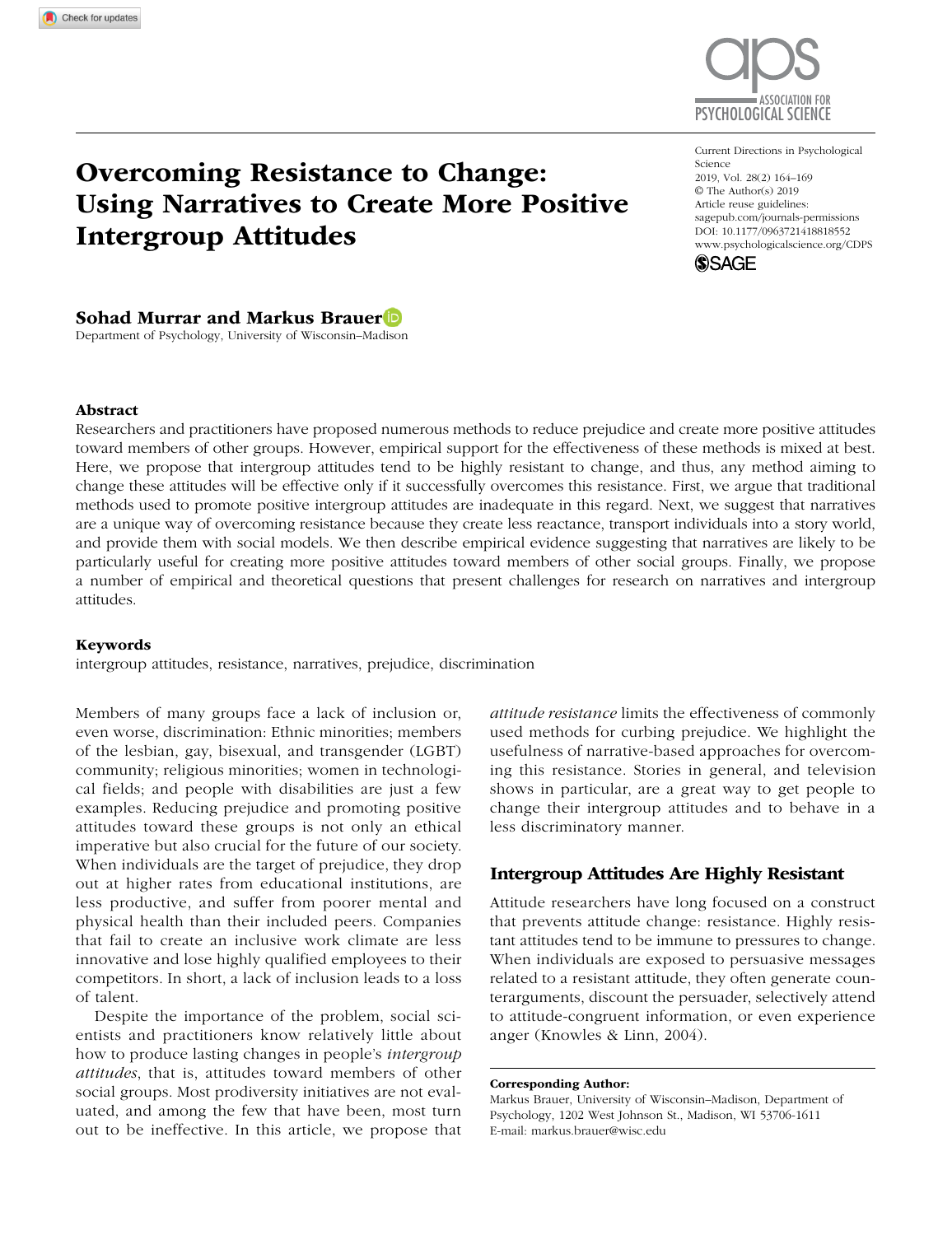We propose that intergroup attitudes tend to be highly resistant for two primary reasons. First, intergroup attitudes are closely tied to our *social identity*, the part of our self-concept that is based on the social groups of which we are members. As a way to feel good about ourselves, we tend to attribute positive traits to groups we belong to (*in-groups*) and negative traits to groups that we are not members of (*out-groups*; Tajfel & Turner, 1979). Second, we frequently engage in psychological processes known to reinforce intergroup attitudes. We tend to subtype counterstereotypical outgroup members into a special category of individuals who do not represent that out-group. Intergroup attitudes can turn into self-fulfilling prophecies when we create the conditions for out-group members to behave in expected ways, and we are often affected by a confirmation bias and thus interpret ambiguous behaviors by out-group members negatively.

There is an extensive scientific literature on how to change resistant attitudes (Petty, Wheeler, & Tormala, 2003). Unfortunately, this literature seems to be ignored by many educators, employers, policymakers, and sometimes even researchers who have proposed prodiversity initiatives or prejudice-reduction methods. As an example, consider methods aimed at changing people's implicit biases. A recent analysis aggregating the results of nearly 500 earlier studies revealed that these methods have no effects on discriminatory behavior (Forscher et al., 2018). The same is true for diversity training, which encourages individuals to become aware of their own privileges, increase their knowledge of discrimination, and learn about behaviors that perpetuate power differences between groups. Such training has been shown to be either ineffective or counterproductive in recent empirical research involving hundreds of studies (Dobbin & Kalev, 2016). Numerous other traditional methods, such as increased contact between members of different ethnic groups, have not been adequately evaluated in field settings (Paluck, Green, & Green, 2018).

We suggest that these traditional methods do not adequately deal with the high resistance of intergroup attitudes. When exposed to these methods, people know that they are the target of a persuasive attempt, which has been shown to lead to biased cognitions and greater resistance to change (Petty & Cacioppo, 1986). People are often obligated by their employers or educational institutions to participate in traditional methods, which threatens their self-determination and therefore increases resistance to attitude change (Silvia, 2006). In addition, the methods indirectly communicate to people that there is something wrong with them and that they need to change, therefore creating reactance (Brehm, 1966). Finally, traditional methods rely on a thoughtful consideration of the arguments in relation to one's personal views and attitudes and require high motivation to address one's own biases (Monteith & Mark, 2005)—two conditions that are rarely satisfied in real-world settings.

## Using Narratives to Overcome Resistance

Are there prejudice-reduction methods that effectively address the resistance problem of intergroup attitudes? We suggest that *narrative-based methods* do precisely that. A narrative is a series of events that are tied together through characters and that usually has a beginning, a middle, and an end. Narrative-based methods for creating positive intergroup attitudes transmit messages to audiences using a variety of formats, such as television, YouTube, radio, podcasts, books, comics, and paintings.

There are at least three reasons why narrative-based methods are particularly effective in reducing attitudinal resistance (see Fig. 1). First, narratives have the unique ability to contain rather subtle messages about positive intergroup relations. Because the plot is usually the most salient aspect of the narrative to consumers, their "perception of persuasive intent" is minimized (Dal Cin, Zanna, & Fong, 2004, p. 177). When individuals decide to read a book or watch a television program, they are expecting to be entertained, not persuaded to shift their attitudes. Subtle messages included in narratives are thus less likely to threaten individuals' basic need for independence and therefore less likely to create reactance.

Second, narratives reduce resistance because consumers feel transported; that is, they feel absorbed by the narrative world and visualize themselves in the story (Green & Brock, 2000). They also tend to identify and get emotionally involved with the characters. When individuals feel transported and identify with the characters, they are less likely to scrutinize the embedded messages because they are less motivated and have fewer cognitive capacities to do so (Kreuter et al., 2007). As a result, they are less likely to identify points to counterargue. They also perceive the messages as more personally relevant to them, which increases their receptivity to those messages (Petty, Cacioppo, & Haugtvedt, 1992).

Third, narratives allow people to observe social role models. Consumers can observe characters receive rewards for behaving in prosocial ways, experience something negative for behaving in undesirable ways, or transition through situations that might be experienced in real life (Bandura, 2004). Thus, role models increase consumers' self-efficacy and shift outcome expectations for engaging in particular behaviors. This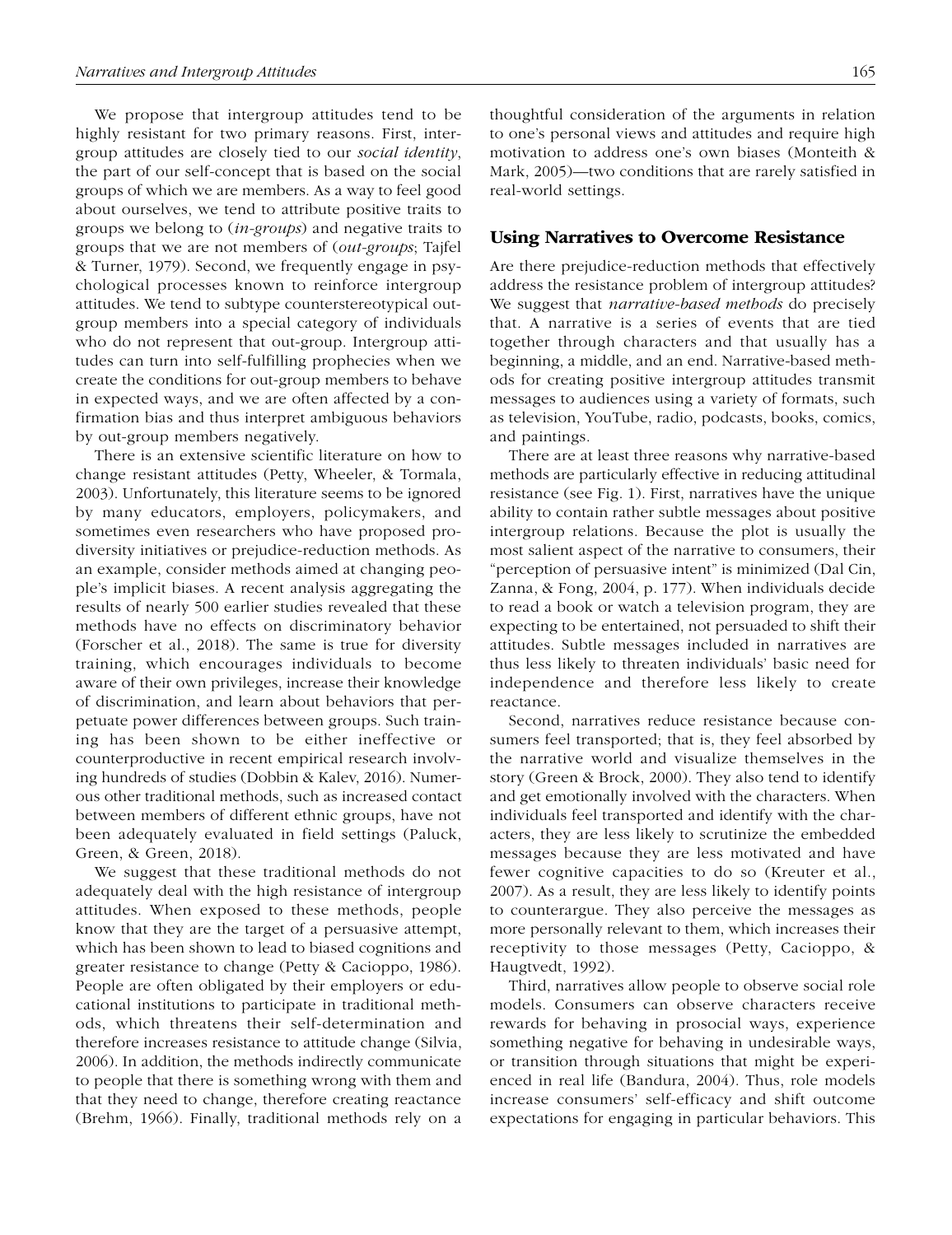

Fig. 1. Schematic illustrating three paths through which narrative-based prejudice-reduction methods can reduce attitude resistance and thus create more positive intergroup attitudes.

is particularly important because people are more resistant to attitude and behavior change when they have a low sense of self-efficacy.

# Successful Use of Narratives

Psychologists and practitioners interested in using narratives to create more positive intergroup attitudes need not start from scratch. Entertaining narratives, with persuasive messages weaved into their storylines, have effectively been used to shift people's attitudes, beliefs, and intentions in numerous domains and countries (Braddock & Dillard, 2016).

In the prejudice domain, there is some research suggesting that narratives might be a useful tool for creating more positive intergroup attitudes. Correlational studies show that the consumption of television narratives infused with messages about positive intergroup relations is related to positive attitudes toward outgroup members (Schiappa, Gregg, & Hewes, 2006). In a recently conducted study, Murrar and Brauer (2018) demonstrated that consuming a narrative with positive messages about intergroup relations and minority groups has a causal effect on intergroup attitudes. When randomly assigned to watch episodes of a popular sitcom portraying Muslim Canadians in a relatable way, individuals were less prejudiced toward Muslims immediately after viewing and 4 weeks later, compared with individuals who watched episodes of a popular sitcom that did not portray any minorities or topics related to intergroup relations.

Other research suggests that radio narratives can have a positive effect on perceptions of social norms for intergroup interactions in contexts of conflict. When adults in villages of Rwanda listened to a radio soap opera about reducing intergroup hostility and mistrust for 12 months (several years after the Rwandan genocide), they became more open to future generations marrying members of a religious, ethnic, or regional out-group (Paluck, 2009). Narratives in books also seem to have a positive effect. For example, having 6- to 12-year-old European Americans listen to short narratives about famous African American historical figures and their encounters with racism led them to rate African Americans more positively (Hughes, Bigler, & Levy, 2007).

Murrar and Brauer (2018) and Johnson, Jasper, Griffin, and Huffman (2013) summarize several other empirical studies on the effects of narratives on intergroup attitudes. Although the existing studies show promising results, many of them suffer from methodological shortcomings that prevent the authors from excluding plausible alternative interpretations. In fact, none of the published studies satisfy the six essential and desirable characteristics described in Table 1. Most studies also do not identify the underlying mechanism and limit themselves to testing the effect with a single narrative. These methodological shortcomings may be the reason why narrative-based methods are hardly ever mentioned in flagship publications on prejudice reduction (e.g., Dovidio, Hewstone, Glick, & Esses, 2010; Fiske, Gilbert, & Lindzey, 2010). Clearly, more research is needed to better understand the role of narratives in creating more positive intergroup attitudes. We make some suggestions regarding this research in the next section.

# Moving Forward

It is important to rigorously evaluate whether narrativebased methods can effectively create more positive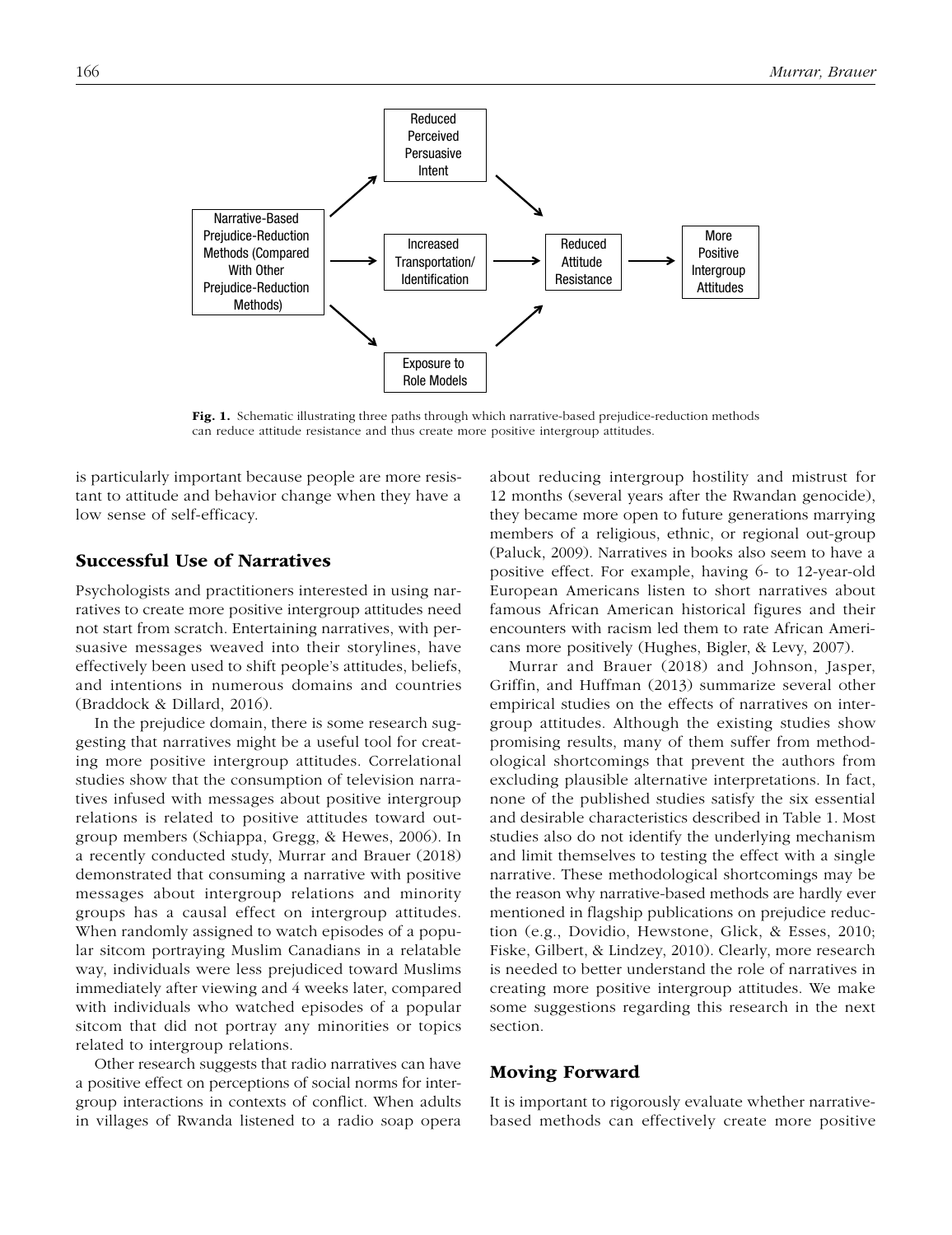Table 1. Characteristics of Empirical Studies That Allow for Rigorous Scientific Testing of the Effectiveness of Narratives to Create More Positive Intergroup Attitudes

#### Essential characteristics

- 1. Participants are randomly assigned to experimental conditions.
- 2. The narrative in the control group is comparable in length, genre, production quality, and entertainment value with the narrative in the experimental group. It has also been shown not to create more negative intergroup attitudes compared with a control group that is exposed to no narrative at all.
- 3. Intergroup attitudes are measured with validated outcome measures and in multiple ways (e.g., self-reports, behaviors, perceptions of climate by individuals who are the target of prejudice).
- 4. Outcomes are assessed both immediately and after a delay.

#### Desirable characteristics

- 5. The narrative is tested in a field setting.
- 6. The effectiveness of the narrative is compared with that of other methods aimed at creating more positive intergroup attitudes.

intergroup attitudes. Such rigorous tests can occur only if empirical evaluations have the characteristics listed in Table 1. As already mentioned, none of the existing studies satisfy these six criteria, and the current empirical evidence is suggestive at best.

Furthermore, we propose that it is theoretically important to examine whether the effectiveness of narrative-based methods is indeed attributable to their enhanced capacity to reduce resistance. It is thus important to measure attitude resistance (in addition to intergroup attitudes). This can be done by providing participants with an opportunity to express components of resistance, such as counterarguments or opposing information to the messages embedded within the narratives. Participants can be asked open-ended questions about, for example, what they thought of the narratives or how acceptable they found them. Reactance can be assessed among participants through explicit inquiry about their affective responses (e.g., irritability, aggravation) and cognitive responses (e.g., perception of constraint) to the narrative (see Moyer-Gusé & Nabi, 2010). The final step is to show that the effect of narrative type (experimental vs. control) on intergroup attitudes is indeed mediated by resistance.

Future research should identify the components of narratives that are crucial for creating positive intergroup attitude shifts. The following components are likely to play an important role (see Murrar, Gavac, & Brauer, 2017): (a) displays of intergroup friendships; (b) displays of romantic relationships involving members of different social groups; (c) portrayals of minorities in a way that fosters perspective taking and empathy; (d) modeling of the "right" behaviors, such as behaving in an inclusive way or speaking up against discrimination, by dominant group members; (e) displays of minority groups as being heterogeneous; and (f) display of minorities in (moderately) counterstereotypic ways. Once such narrative components are identified and isolated, it will be possible to examine the relative strength of their influence on intergroup attitudes, that is, the extent to which the effectiveness of

absence of each of these components. Relatedly, our field would benefit from research identifying the components that are counterproductive. Some narratives can have a negative effect on intergroup attitudes and behaviors. Vidmar and Rokeach (1974) suggested that consumers of the television show *All in the Family*, featuring Archie Bunker as the protagonist, became more prejudiced with exposure. This research suggests that the portrayal of an undesirable (bigoted) character can backfire. Social psychological theorizing suggests that the portrayal of negative characters may be effective, but only if these characters are not the protagonist (because of our strong tendency to identify with the protagonist of a story) and if the characters experience negative social sanctions for their bigoted behavior in the narrative. Future research is needed to verify this suggestion.

a given narrative is moderated by the presence or

Self-selection is also a key variable in media research. Consider two television shows that both have prodiversity messages embedded in them. Show A focuses on perspective taking and empathy and thus contains mostly minority characters, whereas Show B portrays a larger number of nonminority characters who model the "right" behaviors. It could be that Show A leads to positive intergroup attitude shifts that are twice as large as those induced by Show B when consumers actually watch them, but Show B is viewed by five times as many people as Show A. In that case, Show B would be more effective than Show A on a societal level. A shift toward more positive intergroup attitudes on a societal scale is dependent on both the effectiveness of a given narrative and the likelihood that consumers will choose to expose themselves to that narrative. Future research thus has to examine what factors cause consumers to actually expose themselves to the narratives with embedded positive messages.

# Conclusion

Narratives have a unique power to reduce resistance to attitude change. Given that intergroup attitudes tend to be highly resistant, narrative-based approaches to reducing prejudice are likely to produce enduring effects. Furthermore, narratives are usually communicated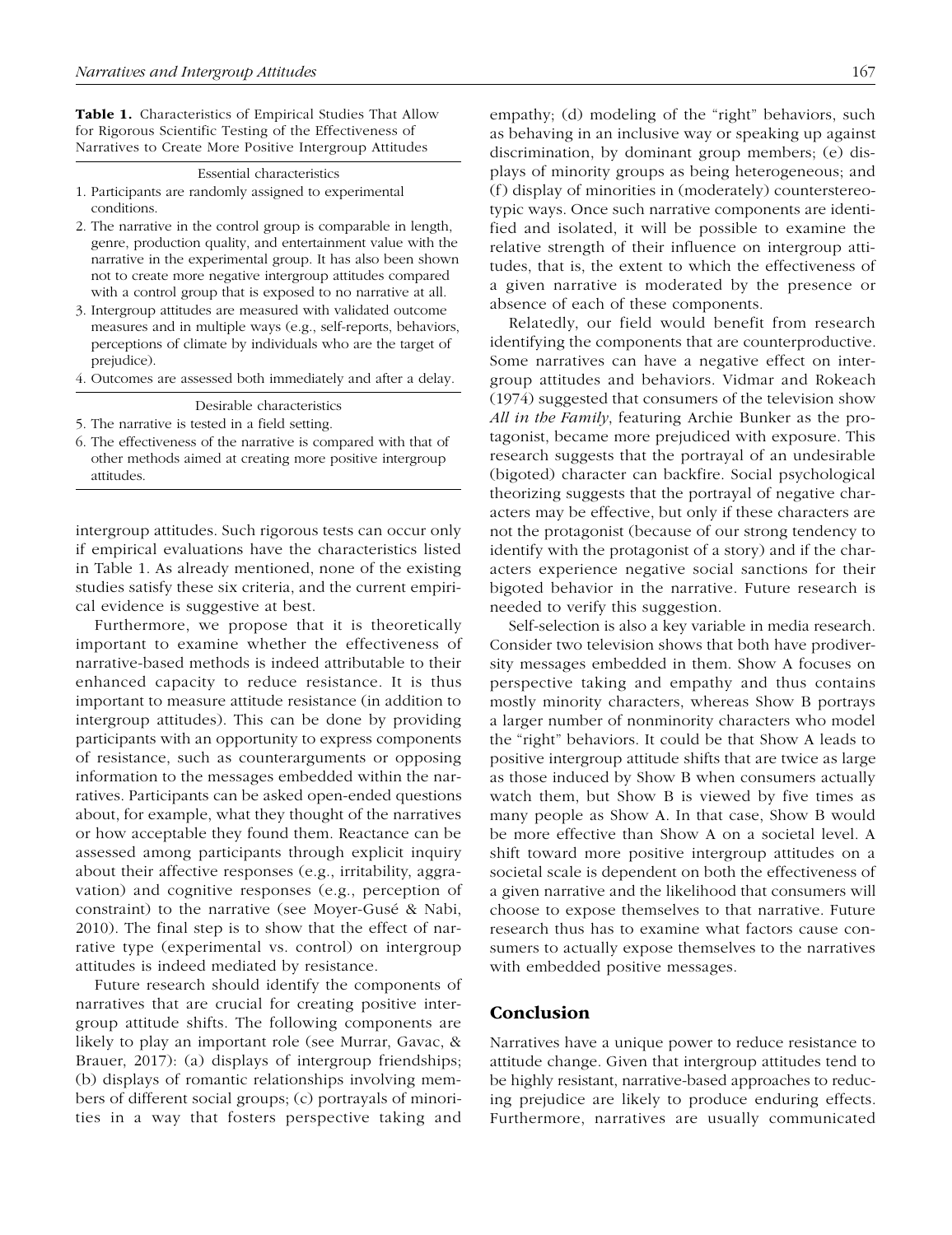through media that are widely available. The average American consumed about 4,000 hr of media in 2016, and yet the media continue to be underexplored in the domain of intergroup attitudes. Prejudice researchers and diversity practitioners interested in creating positive social change should turn their attention to the media and harness the power of narratives to bring a wellcrafted story of social equality into reality.

# Recommended Reading

- Braddock, K., & Dillard, J. P. (2016). (See References). A meta-analysis of the impact of narratives on attitudes, behaviors, beliefs, and intentions.
- Johnson, D. R., Jasper, D. M., Griffin, S., & Huffman, B. L. (2013). (See References). An empirical article on the effects of narratives on intergroup prejudice that includes an overview of the research on this topic.
- Moyer-Gusé, E. (2008). Toward a theory of entertainment persuasion: Explaining the persuasive effects of entertainment-education messages. *Communication Theory*, *18*, 407–425. A theoretical review of how entertainment media involve audiences with narratives and characters and expose them to persuasive messages.
- Murrar, S., Gavac, S., & Brauer, M. (2017). (See References). An overview of psychological processes related to prejudice reduction.
- Paluck, E. L., & Green, D. P. (2009). Prejudice reduction: What works? A review and assessment of research and practice. *Annual Review of Psychology*, *60*, 339–367. A review of the prejudice-intervention literature.

# Action Editor

Randall W. Engle served as action editor for this article.

# ORCID iD

Markus Brauer **b** https://orcid.org/0000-0003-4395-2282

## Declaration of Conflicting Interests

The author(s) declared that there were no conflicts of interest with respect to the authorship or the publication of this article.

## References

- Bandura, A. (2004). Social cognitive theory for personal and social change by enabling media. In A. Singhal, M. J. Cody, E. M. Rogers, & M. Sabido (Eds.), *Entertainmenteducation and social change: History, research, and practice* (pp. 75–96). New York, NY: Routledge.
- Braddock, K., & Dillard, J. P. (2016). Meta-analytic evidence for the persuasive effect of narratives on beliefs, attitudes, intentions, and behaviors. *Communication Monographs*, *83*, 446–467.
- Brehm, J. W. (1966). *A theory of psychological reactance*. New York, NY: Academic Press.
- Dal Cin, S., Zanna, M. P., & Fong, G. T. (2004). Narrative persuasion and overcoming resistance. In E. S. Knowles &

J. A. Linn (Eds.), *Resistance and persuasion* (pp. 175–192). Mahwah, NJ: Erlbaum.

- Dobbin, F., & Kalev, A. (2016). Diversity: Why diversity programs fail and what works better. *Harvard Business Review*, *94*(7–8), 52–60.
- Dovidio, J. F., Hewstone, M., Glick, P., & Esses, V. M. (Eds.). (2010). *The SAGE handbook of prejudice, stereotyping, and discrimination*. London, England: SAGE.
- Fiske, S. T., Gilbert, D. T., & Lindzey, G. (Eds.). (2010). *Handbook of social psychology* (5th ed.). New York, NY: Wiley.
- Forscher, P. S., Lai, C. K., Axt, J. R., Ebersole, C. R., Herman, M., Devine, P. G., & Nosek, B. A. (2018). *A meta-analysis of procedures to change implicit measures*. Retrieved from PsyArXiv: https://psyarxiv.com/dv8tu
- Green, M. C., & Brock, T. C. (2000). The role of transportation in the persuasiveness of public narratives. *Journal of Personality and Social Psychology*, *79*, 701–721. doi:10.1037/0022-3514.79.5.701
- Hughes, J. M., Bigler, R. S., & Levy, S. R. (2007). Consequences of learning about historical racism among European American and African American children. *Child Development*, *78*, 1689–1705.
- Johnson, D. R., Jasper, D. M., Griffin, S., & Huffman, B. L. (2013). Reading narrative fiction reduces Arab-Muslim prejudice and offers a safe haven from intergroup anxiety. *Social Cognition*, *31*, 578–598.
- Knowles, E. S., & Linn, J. A. (2004). *Resistance and persuasion*. Mahwah, NJ: Erlbaum.
- Kreuter, M. W., Green, M. C., Cappella, J. N., Slater, M. D., Wise, M. E., Storey, D., . . . Woolley, S. (2007). Narrative communication in cancer prevention and control: A framework to guide research and application. *Annals of Behavioral Medicine*, *33*, 221–235.
- Monteith, M. J., & Mark, A. Y. (2005). Changing one's prejudiced ways: Awareness, affect, and self-regulation. *European Review of Social Psychology*, *16*, 113–154.
- Moyer-Gusé, E., & Nabi, R. L. (2010). Explaining the effects of narrative in an entertainment television program: Overcoming resistance to persuasion. *Human Communication Research*, *36*, 26–52.
- Murrar, S., & Brauer, M. (2018). Entertainment-education effectively reduces prejudice. *Group Processes & Intergroup Relations*, *21*, 1053–1077. doi:10.1177/1368430216682350
- Murrar, S., Gavac, S., & Brauer, M. (2017). Reducing prejudice. In R. Summers (Ed.), *Social psychology: How other people influence our thoughts and actions* (pp. 361–384). Santa Barbara, CA: ABC-CLIO.
- Paluck, E. L. (2009). Reducing intergroup prejudice and conflict using the media: A field experiment in Rwanda. *Journal of Personality and Social Psychology*, *96*, 574–587. doi:10.1037/a0011989
- Paluck, E. L., Green, S. A., & Green, D. P. (2018). The contact hypothesis re-evaluated. *Behavioural Public Policy*. Advance online publication. doi:10.1017/bpp.2018.25
- Petty, R. E., & Cacioppo, J. T. (1986). The elaboration likelihood model of persuasion. In L. Berkowitz (Ed.), *Advances in experimental social psychology* (Vol. 19, pp. 123–205). New York, NY: Academic Press.